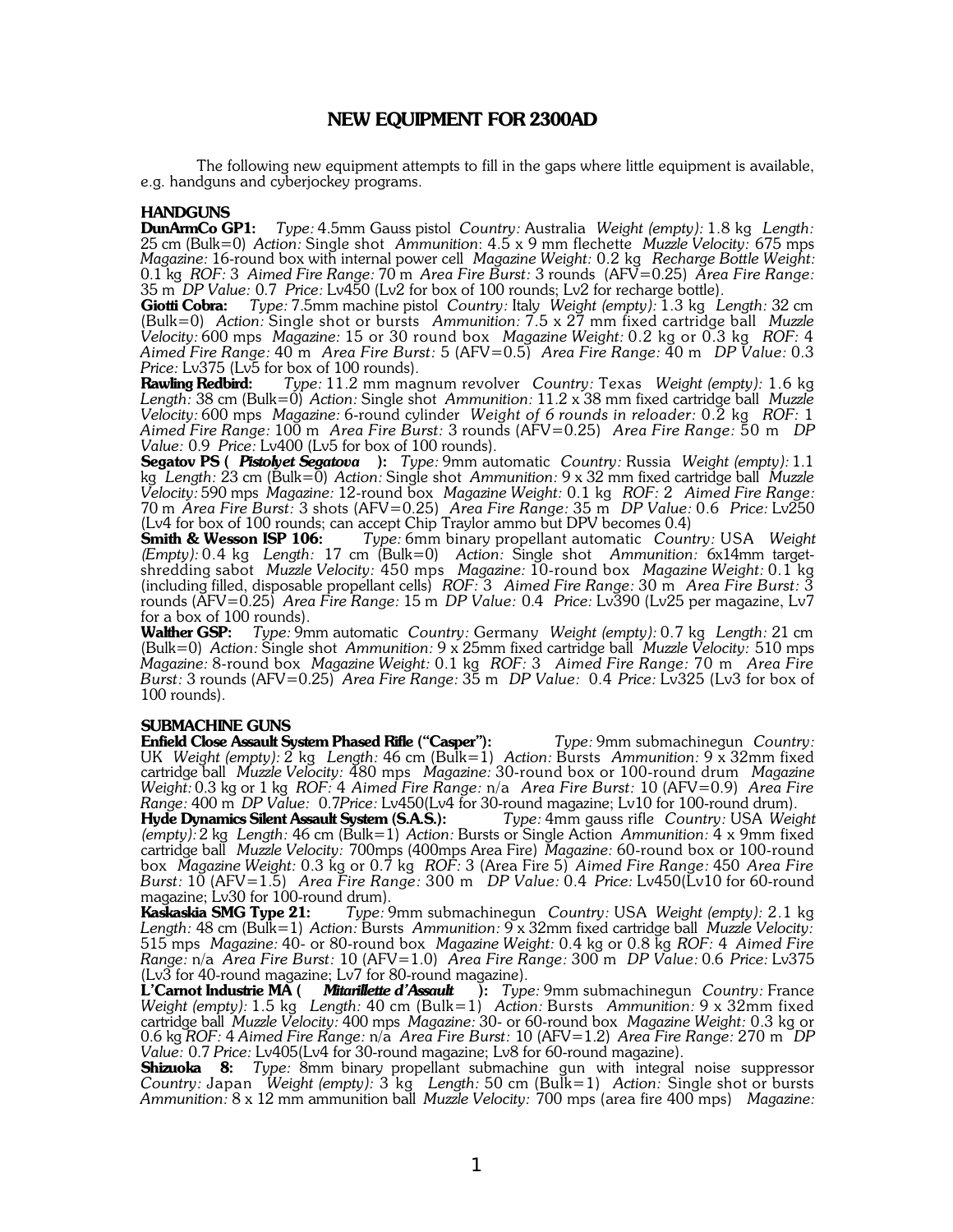30- or 60-round box, with integral propellant gas bottle. Separately loaded internal catalyst gas bottle with charge for 600 aimed shots or 200 bursts. *Magazine Weight:* 0.6 kg *ROF:* 3 (area fire 5) *Aimed Fire Range:* 500 m *Area Fire Burst:* 10 rounds (AFV=1.5) *Area Fire Range:* 250 m *DP Value:* 0.6 *Price:* Lv800 (Lv2 for 30-round disposable magazine; Lv4 for 60-round disposable magazine; Lv1 for recharge bottle).<br>Uzi Model 2301: Type: 9mm

**Uzi Model 2301:** *Type:* 9mm submachinegun *Country:* Confederation of Palestine *Weight (empty):* 1.8 kg *Length:* 41 cm (Bulk=1) *Action:* Bursts *Ammunition:* 9 x 32mm fixed cartridge ball *Muzzle Velocity:* 510 mps *Magazine:* 30- or 50-round box *Magazine Weight:* 0.4 kg *ROF:* 5 *Aimed Fire Range:* n/a *Area Fire Burst:* 5 (AFV=0.8) *Area Fire Range:* 300 m *DP Value:* 0.8 *Price:* Lv550(Lv4 for 30-round magazine; Lv6 for 50-round magazine).

### **ASSAULT RIFLES**

**SK-19 (** *Sturmkarabiner* **-19):** Now the standard service weapon in the German Army, the SK-19 is clearly a progressive development of the Traylor Arms M-2 Assault Rifle. The main improvements over the M-2 consist of the substitution of a reliable binary propellant system for fixed cartridges and the inclusion of an integral 30mm grenade launcher in the stock below the barrel. The binary propellant system includes a muzzle velocity governor keyed to the fire select switch, patterened after that on the French FAM-90. When on the burst setting, muzzle velocity is considerably reduced giving an extremely controllable autofire weapon. The resulting combination of a high rate of fire, ease of control, the shattering punch of the 9mm APHE round, and the option of 30mm grenade fire makes the SK-19 one of the most devastating close-in assault weapons in service anywhere.

*Type:* 9mm binary propellant assault rifle (with integral 30mm grenade launcher) *Country:* Germany *Weight (empty):* 4 kg *Length:* 75cm (Bulk=2) *Action:* Single shot or bursts *Ammunition:* 9x12mm APHE *Muzzle Velocity:* 700mps (area fire 400mps) *Magazine:* 50-round box magazine, with integral propellant gas bottle. Separately loaded internal catalyst gas bottle with charge for 600 aimed shots or 200 bursts. *Magazine Weight:* 0.5 kg *Recharge Bottle Weight:* 0.1 kg *ROF:* 3 (area fire 5) *Aimed Fire Range:* 600m *Area Fire Burst:* 10 (AFV=1.5) *Area Fire Range:* 300m *DP Value:* 1 (aimed fire and area fire) *Price:* Lv440 (Lv2 for 50-round disposable magazine; Lv1 for recharge bottle).<br>Traylor Arms M-5 Assault Rifle:

The Traylor Arms M-5 was chosen the standard assault rifle for Marine forces in 2293. A development of the M-2 "nine-forty-four," it uses a binary propellant system rather than the M-2's fixed cartridges and mounts an integral 30mm grenade launcher under the barrel.

*Type:* 9mm binary propellant assault rifle (with 30mm grenade launcher) *Country:* USA *Weight (empty):* 4.2 kg *Length:* 79 cm (Bulk=2) *Action:* Single shot or bursts *Ammunition:* 9x12mm HEAP *Muzzle Velocity:* 700 mps (area fire 400 mps) *Magazine:* 50-round box magazine with integral propellant gas bottle. Separately loaded internal catalyst gas bottle with charge for 600 aimed shots or 200 bursts. *Magazine Weight:* 0.5 kg *Recharge Bottle Weight:* 0.1 kg *ROF:* 3 (area fire 5) *Area Fire Range:* 600m *Area Fire Burst:* 10 (AFV=1.5) *Area Fire Range:* 300m *DP Value:* 1 (aimed fire and area fire) *Price:* Lv675 (Lv3 for 50-round disposable magazine; Lv2 recharge bottle).

**Traylor Arms M-44 "Pulse" Rifle:** The M-44 "Pulse" Rifle (a term applied to many binary propellant weapons, so named because of the way in which the weapon works) was built by Traylor Arms in 2300 for use as a squad support weapon, similar to a plasma gun, but the M-44 is a binary propellant rifle. Typically 1 man in a U.S. fireteam carries a plasma gun or M-44 into battle (depending on circumstances), though sometimes a big soldier will carry one instead of an M-5. The M-44 requires the firer to use a special harness for proper control. The gun is attached to this harness by a swivel mount.

*Type:* 9mm binary propellant assault rifle *Country:* USA *Weight (empty):* 10 kg *Length:* 121 cm (Bulk=4) *Action:* Single shot or bursts *Ammunition:* 9x12mm HEAP *Muzzle Velocity:* 1200 mps (area fire 600 mps) *Magazine:* 50-round box magazine with integral propellant gas bottle. Separately loaded internal catalyst gas bottle with charge for 600 aimed shots or 200 bursts. *Magazine Weight:* 0.5 kg *Recharge Bottle Weight:* 0.1 kg *ROF:* 3 (area fire 5) *Area Fire Range:* 900m *Area Fire Burst:* 10 (AFV=1.5) *Area Fire Range:* 450m *DP Value:* 1.6 *Price:* Lv780 (Lv3 for 50-round disposable magazine;  $Lv^2$  recharge bottle).<br>**FAA-73 (Fusil Automatique d'Assault -2273):** Type:

**FAA-73.** Fugge: 7.5mm conventional assault rifle *Country:* France *Weight (empty):* 3 kg *Length:* 83cm (Bulk=2) *Action:* Single shots or bursts *Ammunition:* 7.5x40mm fixed cartridge ball *Muzzle Velocity:* 910mps *Magazine:* 25 rounds *Magazine Weight:* 0.5 kg *ROF:* 2 *Aimed Fire Range:* 800m *Area Fire Burst:* 10 (AFV=1) *Area Fire Range:* 600m *DP Value:* 0.7 *Price:* Lv510 (Lv2 for 60 rounds).

#### **MACHINEGUNS**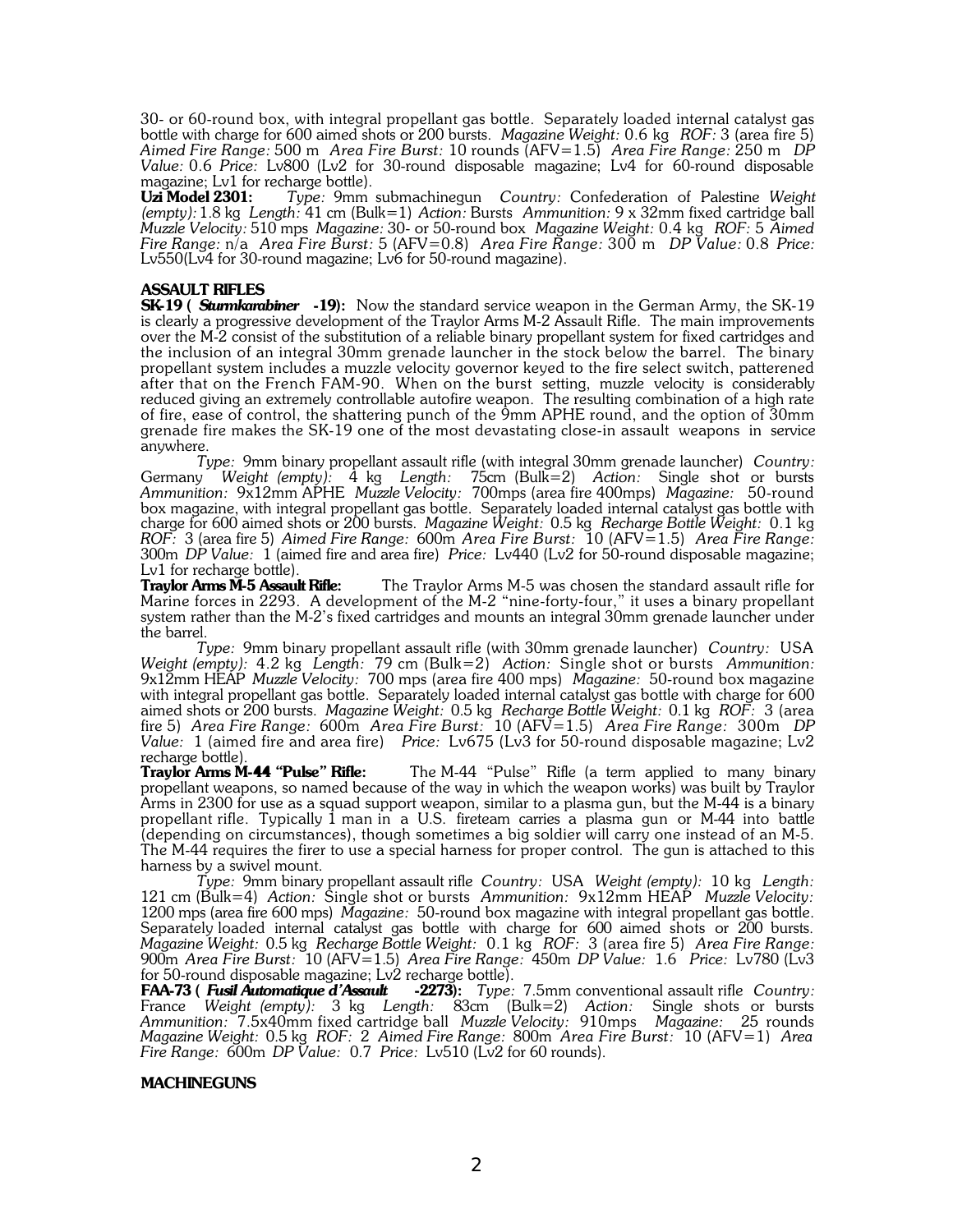**Kaskaskia Arms Type 720 Machinegun:** Designed as a domestic American machinegun, it was adopted after modification by the Marines in 2289. It is similar in most respects to the Manchurian Type 381, though slightly heavier, longer, and more durable. Critics note that the extractor mechanism is sensitive to fouling from the cartridge discharge. In the hands of inexperienced soldiers, the Model 720 is prone to jams. The Marines are trained to keep their weapons clean - the image of the Marine cleaning his weapon between combats has become a legend. Marine 720s rarely jam.

*Type:* 7.5mm squad machinegun *Country:* USA *Weight (empty):* 8 kg *Length:* 130 cm (Bulk=4) *Action:* Single shot or bursts *Ammunition:* 7.5 x 32mm fixed cartridge ball *Muzzle Velocity:* 940 mps *Magazine:* 150-round cassette or 50-round magazine *Magazine Weight (cassette):* 2 kg *Magazine Weight (50-round magazine):* 0.8 kg *ROF:* 5 *Area Fire Range:* 800m (1000m on mount) *Area Fire Burst:* 20 (AFV=2) *Area Fire Range:* 600m (760m on mount) *DP Value:* 0.7 *Price:* Lv900 (Lv2 for box of 100 rounds; Lv6 for empty cassette; Lv1 for empty magazine).

**RPS-80 (** *Ruchnoy Pulemyot Segetova* **2280):** The RPS-80 was originally designed as a squad support autogun, but field testing proved less than satisfactory, and the introduction of plasma rifles has seen the use of the RPS-80 all but disappear.

*Type:* 7.5mm conventional machine gun *Country:* Russia *Weight (empty):* 4 kg *Length:* 102cm *Action:* Single shot or bursts *Ammunition:* 7.5x32mm fixed cartridge ball *Muzzle Velocity:* 1100mps *Magazine:* 200 round cannister *Magazine Weight:* 2.2 kg *ROF:* 5 *Aimed Fire Range:* 750m *Area Fire Burst:* 20 (AFV=2) *Area Fire Range:* 600m *DP Value:* 0.8 *Price:* Lv890 (Lv4 for box of 200 rounds; Lv5 for empty cannister).

**MISCELLANEOUS WEAPONS 30mm Propelled Chemical Stink Grenade:** Used by Texas Rangers on Kormoran, the 30mm propelled chemical stink grenade is a high-rate aerosol dispenser that creates a cloud of persistent, noxious (to Eber senses) gas 10m in diameter. Any Eber in this zone becomes a social outcast for 2d6 days. *DP:* As explosion (EP=1) but no fragmentation *Price:* Lv6, manufactured locally.<br>**Antipersonnel Mine:** This type of mine is a directional, antipersonnel, defensive weapc

This type of mine is a directional, antipersonnel, defensive weapon. It is emplaced to face a particular direction and will fire a formidable blast of antipersonnel fragments is a 30 degree conical "killing ground." The mine is small and easily camouflaged, and it can be detonated by a 30m tripwire (60 percent chance of detonation if a target walks across it) or by remote control. Explosive and concussion damage is resolved normally; fragmentation effects are only felt by those in the blast cone. The width of the cone at any distance along the firing axis is half the linear distance from the mine. (Example: The cone is two meters wide at a point four meters in front of the mine.) *Type:* Antipersonnel defensive mine *Country:* Generic Weight: 2 kg *DP:* As explosion (EP=6) *Price:* Lv50.

**CLP-1A (** *Cannon Legere Pyrotechnique* **-1A):** *Type:* Field-mounted 175 megawatt plasma gun *Country:* France *Weight (empty):* 344 kg *Length (gun tube only):* 274cm *Action:* Single shot *Ammunition:* 41x77mm 175 megawatt photonic core plaser cell *Ammunition Weight:* 3.5 kg *Magazine:* 10-cell clip fed into overhead hopper *Magazine Weight:* 38 kg *ROF:* 5 *Aimed Fire Range:* 1600m *DP Value:* As tamped explosion (EP=15) *Price:* Lv9300 (Lv500 for disposable 10 cell clip).

# **MELEE WEAPONS**<br>**Cutlass:** *Length:* 9

**Cutlass:** *Length:* 90 cm (Bulk=2) *Weight:* 1.5 kg *Melee Range:* Long *Melee Skill Modifier:* +1 *DP:* 0.3 *Price:* Lv5

**Edged Pole Arm:** *Length:* 300 cm (Bulk=9) *Weight:* 12 kg *Melee Range:* Long *Melee Skill Modifier:* -3 *DP:* 0.5 *Price:* Lv7

**Foil:** *Length:* 80 cm (Bulk=1) *Weight:* 0.5 kg *Melee Range:* Long *Melee Skill Modifier:* +1 *DP:* 0.2 *Price:* Lv3

**Staff:** *Length:* 100 to 200 cm (average Bulk=5) *Weight:* 1 kg *Melee Range:* Long *Melee Skill Modifier:* +0 *DP:* 0.5 (blunt trauma only) *Price:* None

**Spear:** *Length:* 300 cm (Bulk=7) *Weight:* 1 kg *Melee Range:* Long *Melee Skill Modifier:* -1 *DP:* 0.5 *Price:* Lv3

**Sword:** *Length:* 100 cm (Bulk=3) *Weight:* 10 kg *Melee Range:* Long *Melee Skill Modifier:* -1 *DP:* 0.3 *Price:* Lv7

**Long Sword:** *Length:* 150 cm (Bulk=5) *Weight:* 15 kg *Melee Range:* Long *Melee Skill Modifier:* -2 *DP:* 0.4 *Price:* Lv10

# **MISCELLANEOUS EQUIPMENT**<br>**All-Purpose** Fire Extinguisher:

An all-purpose fire extinguisher can be used on chemical, electrical, or normal fires. Each extinguisher has three separate  $\mathrm{CO}_2$  -propelled packets of fire